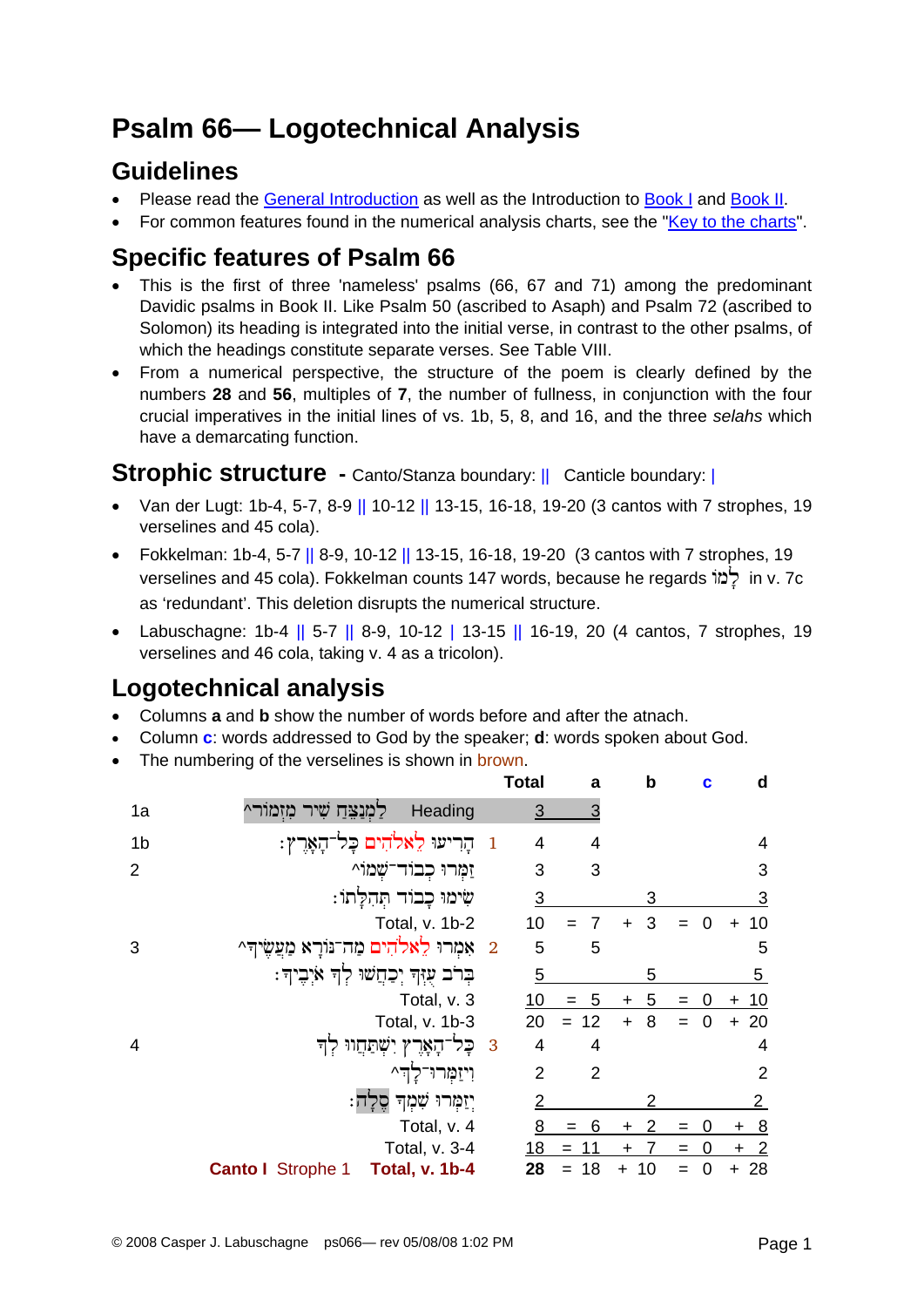| 5              |                                 | לכו וראו מפעלות אלהים^                 | $\overline{4}$ | 4                         | 4                     |                             |                                                      | 4                                    |
|----------------|---------------------------------|----------------------------------------|----------------|---------------------------|-----------------------|-----------------------------|------------------------------------------------------|--------------------------------------|
|                |                                 | נוֹרַא עֲלִילַה עַל-בְּנֵי אַדָם:      |                | $\overline{5}$            |                       | 5                           |                                                      | 5                                    |
|                |                                 | Total, v. 5                            |                | $\boldsymbol{9}$          | 4<br>$=$              | 5<br>$+$                    | $\overline{0}$<br>$=$                                | 9<br>+                               |
| 6              |                                 | הַפָּךְ יַם לְיַבַּשָׁה                | 5              | 3                         | 3                     |                             |                                                      | 3                                    |
|                |                                 | יוּ בְרַגֵּלִ^                         |                | 3                         | 3                     |                             |                                                      | 3                                    |
|                |                                 | ֹשָׁם נִשְׂמִחָּה־בּוֹ:                |                | $\overline{3}$            |                       | 3                           |                                                      | 3                                    |
|                |                                 | Total, v. 6                            |                | $\boldsymbol{9}$          | 6<br>$=$              | 3<br>$\ddot{}$              | $\overline{0}$                                       | $\boldsymbol{9}$<br>$\ddot{}$        |
| $\overline{7}$ |                                 | מֹשֵׁל בִּגְבוּרַתוֹ עוֹלַם            | 6              | $\ensuremath{\mathsf{3}}$ | 3                     |                             |                                                      | 3                                    |
|                |                                 | עֵינֵיו בַּגּוֹיִם תִּצְפֵּינַה^       |                | 3                         | 3                     |                             |                                                      | 3                                    |
|                |                                 | הַסּוֹרְרִים אַל־יָרוּמוּ לָמוֹ סֵלָה: |                | 4                         |                       | 4                           |                                                      | $\overline{4}$                       |
|                |                                 | Total, v. 7                            |                | <u>10</u>                 | 6<br>$=$              | 4<br>$\ddot{}$              | 0<br>$=$                                             | $+ 10$                               |
|                | <b>Canto II</b> Strophe 2       | <b>Total, v. 5-7</b>                   |                | 28                        | $= 16$                | $+ 12$                      | $\overline{\phantom{0}}$<br>$=$                      | $+28$                                |
|                |                                 | Total, v. 1b-7                         |                | 56                        | $= 34$                | $+22$                       | $\overline{0}$                                       | 56<br>$\ddot{}$                      |
| 8              |                                 | בַרִכוּ עַמִּים אֱלֹהֵינוּ^            | 7              | 3                         | 3                     |                             |                                                      | 3                                    |
|                |                                 | וִהַשְׁמִיעוּ קוֹל תְּהִלָּתוֹ:        |                | $\overline{3}$            |                       | 3                           |                                                      | <u>3</u>                             |
|                |                                 | Total, v. 8                            |                | 6                         | $\sqrt{3}$<br>$=$     | 3<br>$\pm$                  | $\mathbf 0$                                          | $6\phantom{1}6$<br>$\ddag$           |
| 9              |                                 | ּהַשָּׂם נַפְשָׁנוּ בַחַיִּים^         | 8              | 3                         | 3                     |                             |                                                      | 3                                    |
|                |                                 | וִלֹא נָתַן לַמּוֹט רַגְלֵנוּ:         |                | 4                         |                       | 4                           |                                                      | $\overline{4}$                       |
|                |                                 | Total, v. 9                            |                | $\overline{7}$            | 3<br>$=$              | 4<br>$\ddot{}$              | 0<br>$=$                                             | $+ 7$                                |
|                | Strophe 3                       | <b>Total, v. 8-9</b>                   |                | 13                        | 6<br>$\equiv$         | $\overline{7}$<br>$\pm$     | $\mathbf 0$<br>$=$                                   | $+13$                                |
|                |                                 | Total, v. 3-9                          |                | <u>59</u>                 | $= 33$                | $+26$                       | $\overline{0}$<br>$=$                                | $+ 59$                               |
|                |                                 | Total, v. 1b-9                         |                | 69                        | $= 40$                | $+29$                       | $\boldsymbol{0}$<br>$=$                              | $+ 69$                               |
| 10             | הים^                            | כִּי־בְחַנְתַּנוּ אֵי                  | 9              | 3                         | 3                     |                             | 3                                                    |                                      |
|                | Middle words:<br><u>. פֿסט:</u> | צִרַפְתָּנוּ כִּצָּדָ                  |                | <u>3</u>                  |                       | 3                           | 3                                                    |                                      |
|                | $148 = 73 + 2 + 73$             | Total, v. 10                           |                | 6                         | 3<br>$=$              | $\overline{3}$<br>$\ddot{}$ | $6\phantom{1}6$<br>$\hspace{1.6cm} = \hspace{1.6cm}$ | $+ 0$                                |
|                |                                 | Total, v. 8-10                         |                | 19                        | $9\,$                 | $+ 10$                      | $6\phantom{1}6$<br>$=$                               | 13<br>$\ddot{}$                      |
| 11             | Middle verseline:               | הֲבָאתָנוּ בִמְצוּדָה^                 | 10             | $\overline{2}$            | $\overline{2}$        |                             | $\overline{2}$                                       |                                      |
|                | $19 = 9 + 1 + 9$                | שַּׂמְתָ מוּעָקָה בְמָתְנִינוּ :       |                | <u>3</u>                  |                       | 3                           | 3                                                    |                                      |
|                | Middle cola: $46 = 22 + 2 + 22$ | Total, v. 11                           |                | 5                         | $\overline{2}$<br>$=$ | 3<br>$+$                    | 5                                                    | $+ 0$                                |
| 12             |                                 | הרכבת אנוש לראשנו                      | 11             | 3                         | 3                     |                             | 3                                                    |                                      |
|                |                                 | בְאנוּ־בָאֵשׁ וּבִמַּיִם^              |                | 3                         | 3                     |                             | 3                                                    |                                      |
|                |                                 | וַתּוֹצִיאָנוּ לַרְוַיָה:              |                | $\overline{2}$            |                       | 2                           | $\overline{2}$                                       |                                      |
|                |                                 | Total, v. 12                           |                | 8                         | 6<br>$=$              | $\mathbf{2}$<br>$+$         | $= 8$                                                | $+$ 0                                |
|                |                                 | Strophe 4 Total, v. 10-12              |                | <u>19</u>                 | $= 11$                | 8<br>$\ddot{}$              | <u>19</u><br>$=$                                     | $\ddot{}$<br>$\overline{\mathbf{0}}$ |
|                | <b>Canticle III.1</b>           | <b>Total, v. 8-12</b>                  |                | 32                        | $= 17$                | $+ 15$                      | $= 19$                                               | <u>+ 13</u>                          |
|                |                                 | Total, v. 3-12                         |                | <u>78</u>                 | $= 44$                | $+34$                       | $= 35$                                               | <u>+ 43</u>                          |
|                |                                 | Total, v. 1b-12                        |                | 88                        | $= 51$                |                             | $+ 37 = 35$                                          | $+ 53$                               |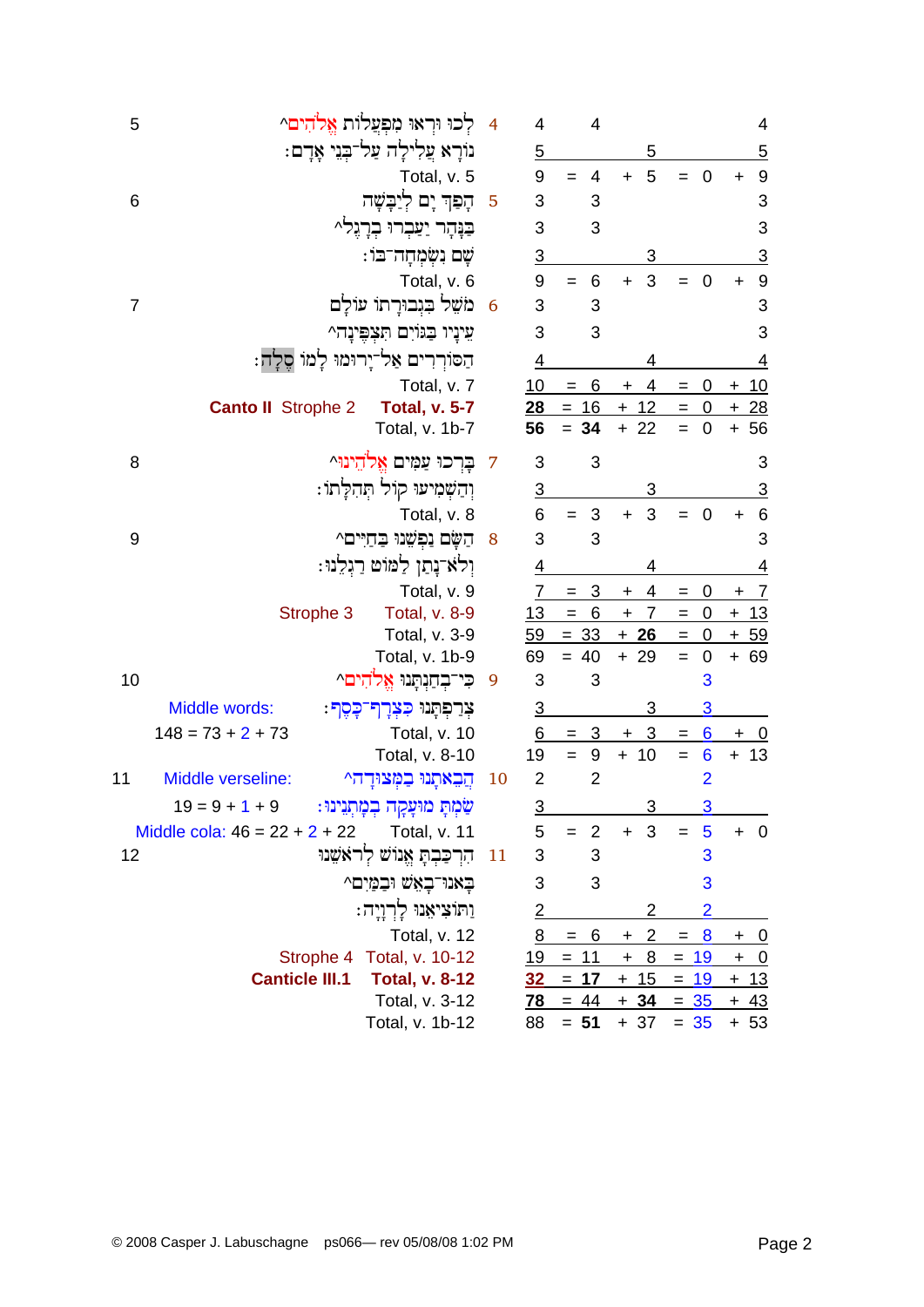| 13 | אָבוֹא בִיתְךְ בְעוֹלוֹת^                           | 12 | 3               | 3                       |                       | 3                                   |                                      |
|----|-----------------------------------------------------|----|-----------------|-------------------------|-----------------------|-------------------------------------|--------------------------------------|
|    | אַשָׁלֵם לְךָ נְדָדָי:                              |    | 3               |                         | 3                     | 3                                   |                                      |
|    | Total, v. 13                                        |    | 6               | $\mathbf{3}$            | 3<br>$\ddot{}$        | $6\phantom{1}6$                     | $\overline{\mathbf{0}}$<br>$\ddot{}$ |
| 14 | אֲשֶׁר־פַּצוּ שִׂפַּתֵי^                            | 13 | 3               | 3                       |                       | 3                                   |                                      |
|    | וִדְבֵר־פִּי בַצַּר־לִי:                            |    | <u>4</u>        |                         | 4                     | 4                                   |                                      |
|    | Total, v. 14                                        |    | $\overline{7}$  | 3                       | $\overline{4}$<br>$+$ | $\overline{7}$                      | $\overline{\mathbf{0}}$<br>$+$       |
| 15 | עלות מֵחִים אַעֲלֶה־לָךְ                            | 14 | $\overline{4}$  | 4                       |                       | 4                                   |                                      |
|    | עם־קטרת אילים^                                      |    | 3               | 3                       |                       | 3                                   |                                      |
|    | אֶצֱשֶׂה בָקָר עִם־עַתּוּדִים סֵלַה:                |    | 4               |                         | 4                     | 4                                   |                                      |
|    | Total, v. 15                                        |    | 11              | 7<br>$=$                | 4<br>$\mathbf +$      | 11<br>$=$                           | $\overline{0}$<br>$\pm$              |
|    | Total, v. 10-12                                     |    | 19              | $= 11$                  | 8<br>$\ddot{}$        | 19<br>$=$                           | $\overline{0}$<br>$\ddot{}$          |
|    | <b>Canticl III.2</b> Strophe 5<br>Total, v. 13-15   |    | $\overline{24}$ | $= 13$                  | $+ 11$                | $= 24$                              | $+$ 0                                |
|    | Numerical chiasmus, v. 10-15                        |    | 43              | 24<br>$=$               | $+$<br>19             | $= 43$                              | $+$ 0                                |
|    | <b>Canto III</b><br><b>Total, v. 8-15</b>           |    | 56              | $= 30$                  | $+26$                 | $= 43$                              | $+ 13$                               |
|    | Total, v. 3-15                                      |    | 1 <u>02</u>     | $= 57$                  | $+ 45$                | $= 43$                              | $+59$                                |
|    | Total, v. 1b-15                                     |    | 112             | $= 64$                  | $+ 48$                | $= 43$                              | $+ 63$                               |
| 16 | לִכוּ־שָׁמִעוּ וַאֲסַפְּרָה                         | 15 | 3               | 3                       |                       |                                     | 3                                    |
|    | כַּל־יִרְאֵי אֱלֹהִים^                              |    | 3               | 3                       |                       |                                     | 3                                    |
|    | אֲשֶׁר עָשָׂה לְנַפִּשִׁי:                          |    | $\overline{3}$  |                         | 3                     |                                     | $\overline{3}$                       |
|    | Total, v. 16                                        |    | $9\,$           | $6\phantom{1}6$<br>$=$  | 3<br>$\ddot{}$        | $\overline{0}$                      | $\overline{9}$<br>$\ddot{}$          |
| 17 | אֵלְיו פִּי־קְרָאתִי^                               | 16 | 3               | 3                       |                       |                                     | 3                                    |
|    | וְרוֹמַם תַּחַת לְשׁוֹנִי:                          |    | $\overline{3}$  |                         | 3                     |                                     | <u>3</u>                             |
|    | Total, v. 17                                        |    | 6               | 3<br>$=$                | $\sqrt{3}$<br>+       | $\mathbf 0$<br>$=$                  | 6                                    |
|    | Total, v. 16-17                                     |    | 15              | $\boldsymbol{9}$<br>$=$ | $\ddot{}$<br>6        | $\mathbf 0$<br>$=$                  | 15<br>$\ddot{}$                      |
| 18 | אָוֵן אִם־רָאִיתִי בִלְבִּי^                        | 17 | 4               | 4                       |                       |                                     | $\overline{4}$                       |
|    | לא יִשְׁמַע אֲדֹנָי:                                |    | $\overline{3}$  |                         | 3                     |                                     | <u>3</u>                             |
|    | Total, v. 18                                        |    | $\overline{7}$  | 4<br>$=$                | 3<br>+                | 0<br>$=$                            | $+ 7$                                |
|    | Total, v. 16-18                                     |    | 22              | $= 13$                  | $\ddot{}$<br>9        | $\boldsymbol{0}$<br>$=$             | $+22$                                |
| 19 | אָכֵן שָׁמַע אֱלֹהִים^                              | 18 | 3               | 3                       |                       |                                     | 3                                    |
|    | הִקְשִׁיב בְּקוֹל תְּפִלְתִי:                       |    | $\overline{3}$  |                         | 3                     |                                     | $\overline{3}$                       |
|    | Total, v. 19                                        |    | 6               | $= 3$                   | 3<br>$\ddot{}$        | $\mathbf 0$<br>$=$                  | $\underline{6}$<br>$\ddot{}$         |
|    | Total, v. 18-19                                     |    | <u>13</u>       | 7<br>$\qquad \qquad =$  | <u>6</u><br>$\pm$     | $\overline{0}$<br>$\equiv$          | <u>+ 13</u>                          |
|    | <b>Canto IV</b> Strophe 6<br><b>Total, v. 16-19</b> |    | 28              | $= 16$                  | $+ 12$                | $= 0$                               | $+28$                                |
|    | Total, v. 8-19                                      |    | <u>84</u>       | $= 46$                  | $+38$                 | $= 43$                              | <u>+ 41</u>                          |
|    | Total, v. 1b-19                                     |    | 140             | $= 80$                  | $+ 60$                | $= 43$                              | $+97$                                |
| 20 | בַרוּךְ אֱלֹהִים^                                   | 19 | $\overline{2}$  | $\overline{2}$          |                       |                                     | 2                                    |
|    | אֲשֶׁר לאִ־הֵסִיר תִּפְלָתִי                        |    | 4               |                         | 4                     |                                     | 4                                    |
|    | וְחַסְרוּ מֵאָתִי:                                  |    | $\overline{2}$  |                         | 2                     |                                     | $\overline{2}$                       |
|    | <b>Coda Strophe 7</b><br><b>Total, v. 20</b>        |    | 8               | $\overline{2}$<br>$=$   | 6<br>$\ddot{}$        | $\overline{\mathbf{0}}$<br>$\equiv$ | $\frac{8}{1}$<br>$\ddot{}$           |
|    | Total, v. 13-20                                     |    | 60              | $= 31$                  | $+29$                 | $= 24$                              | $+36$                                |
|    | Total, v. 1b-20                                     |    | <u>148</u>      | $= 82$                  | <u>+ 66</u>           | $= 43$                              | $+105$                               |
|    | 3x), v. 1a-20 בְלָה With the heading and            |    | 154             | $= 85$                  | + 69                  |                                     |                                      |
|    |                                                     |    |                 |                         |                       |                                     |                                      |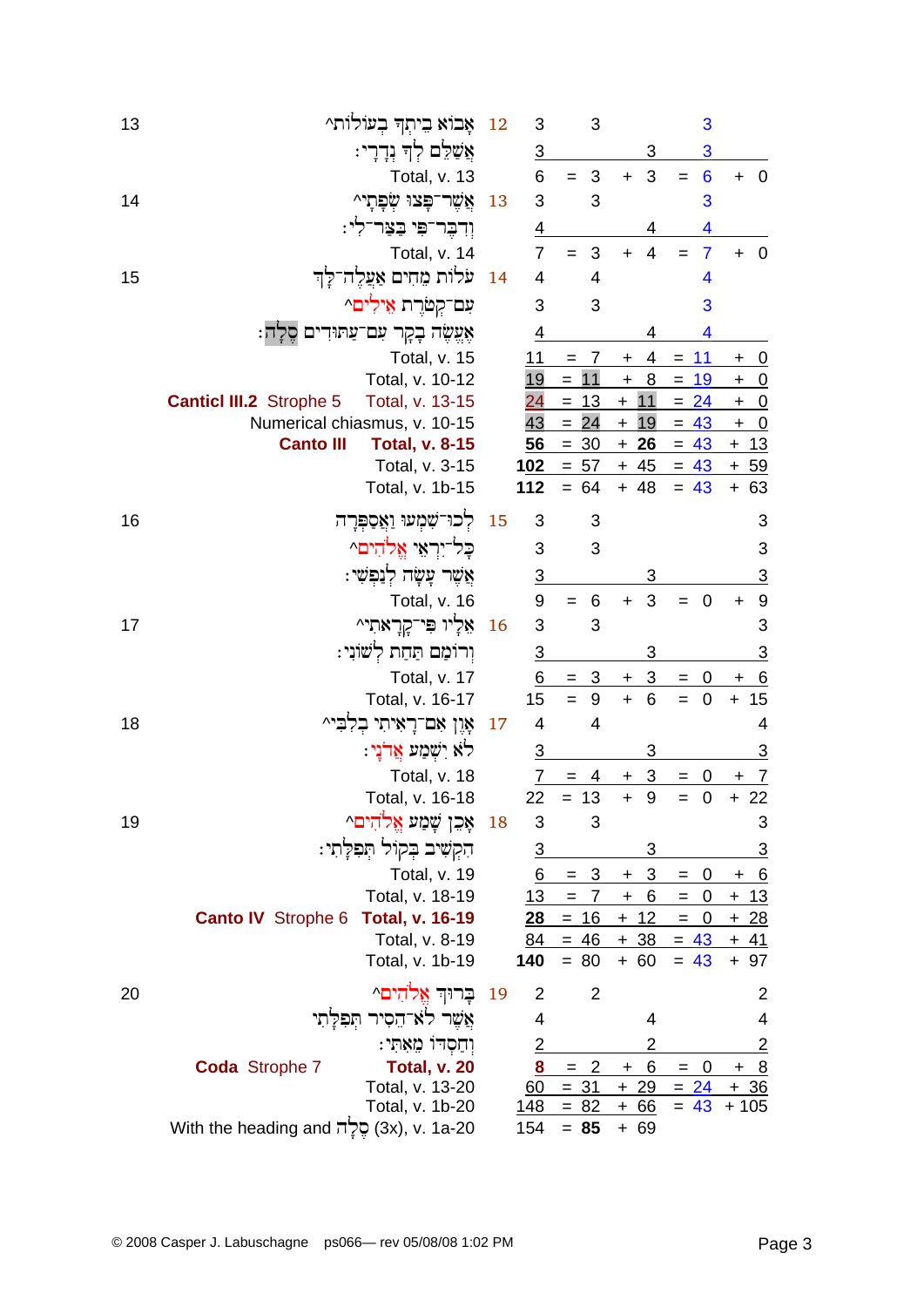### **Observations**

1. In terms of its 148 words, the arithmetic centre of the poem is constituted by the two words בְצְרַךְ-כָּסֶךְ, 'as silver is refined', in v. 10b (148 = 73 + 2 + 73). The reference to God's 'testing' or 'refining' of the people of Israel in the desert, has obviously been intended as the meaningful centre on word level.

On verseline and colon level, the middle verseline (and the two middle cola), v. 11  $(19 = 9 + 1 + 9$  verselines and  $46 = 22 + 2 + 22$  cola), situated within the middle strophe, vs. 10-12, may be considered the larger meaningful centre:

#### הֲבֵאתָנוּ בַמְצוּדָה ^ שַׂמְתָ מוּעָקָה בְמָתְנִינוּ∶

#### You have brought us into the net // you have bound our bodies fast.

2. If we include the heading and the *selahs* in the word-count, the 6 words of v. 10 now constitute the arithmetic centre of the entire text (154 =  $74 + 6 + 74$ ), which is a particularly meaningful centre on word level:

#### כי־בְחַנְתַנוּ אֱלֹהִים ^ צְרַפְתַנוּ כְּצְרַף־כָּסֶף:

For you tested us, God // you refined us as silver is refined.

In my judgement, when the psalm was supplied with a heading, a 3-word heading and 3 *selahs* were deliberately chosen to improve the meaningful centre of the poem on word level. Compare Observations 5 and 6 in my Analysis of [Psalm 67](http://www.labuschagne.nl/ps067.pdf).

3. There is no concensus among scholars about the precise structure of the poem, but the logotechnical evidence strongly suggests a canto structure based *primarily* on the structuring function of the numbers 28 and 56  $(2 \times 28)$  in the pattern  $28 + 28 + 56 +$ 28 + 8. This division is supported by two striking factors: *first*, the imperatives in the initial verselines of vs. 1b, 5, 8, and 16, by which the speaker addresses specific groups, and *second*, the evident demarcating function of the three *selahs*. On the basis of these considerations in conjunction, I propose to divide the text into 4 cantos and a coda:

| Canto I         |                      | vs. 1b-4 Acclaim God, all the earth!              | $28$ words + selah          |
|-----------------|----------------------|---------------------------------------------------|-----------------------------|
| <b>Canto II</b> |                      | vs. 5-7 Come, nations, see God's deeds!           | $28$ words + selah          |
|                 |                      | <b>Canto III</b> vs. 8-15 Bless God, all peoples! | 56 words + $\textit{selah}$ |
|                 |                      | Canto IV vs. 16-19 Come, hear, all you devout!    | 28 words                    |
|                 | Canto I-IV vs. 1b-19 |                                                   | 140 $(5 \times 28)$ words   |
| Coda            |                      | vs. 20   Individual concluding praise             | 8 words.                    |

Note the striking compositional formulae of both **Cantos I-II** and **III**, **56** = **34** + 22 and **56** = 30 + **26** respectively. It is difficult to give a specific reason for the use of the numbers **28** and **56**, apart from the fact that they are both multiples of **7**, the number of fullness symbolizing the fullness of the praises due to God. Compare the prominent role played by the number **7** in [Psalm 65](http://www.labuschagne.nl/ps065.pdf)!

Logotechnically, the coda stands outside the concluding canto. For the coda, see the General Introduction, "The use of a coda as a device for conclusion".

4. The unity of vs. 10-15, the  $2^{nd}$  person passage in Canto III, in which the poet addresses God directly (43 words in Column c), is underscored by the numerical chiasmus formed by vs. 10-12 and 13-15. At the same time the chiasmus underlines the unity of Canto III (vs. 8-15).